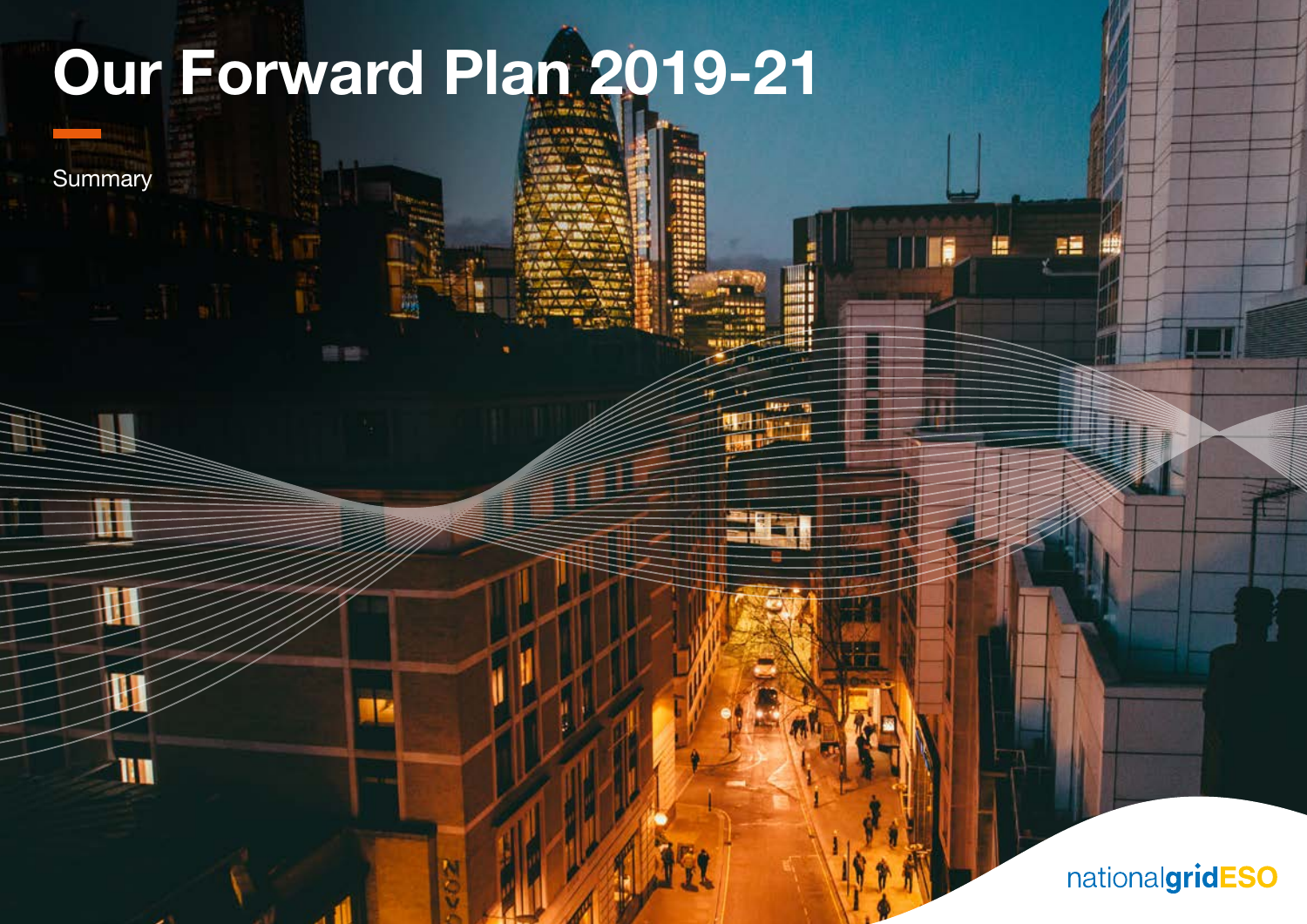## Introduction

As the System Operator for Great Britain, we are privileged to sit at the heart of the nation's energy system, running the gas and electricity networks safely and efficiently while enabling and accelerating progress towards a low-carbon energy future. This also means that, together with our stakeholders, we are responsible for tackling some of Great Britain's most pressing energy challenges.

The world of energy is undergoing fundamental transformation. Cleaner forms of energy like wind and solar are increasingly replacing traditional fossil fuel generation; energy storage is becoming mainstream and consumers are increasingly becoming more active in making energy choices through the electric vehicles (EVs) and solar panels they buy.

Those changes will continue as the industry evolves over the next decade towards 2030 and beyond. They will present huge challenges for the infrastructure and security of energy supplies, which lie at the heart of our role as Great Britain's System Operator – and we too will need to evolve to meet these challenges if we are to remain at the heart of Great Britain's energy system.

## A visual guide to the Forward Plan

Alongside our Forward Plan, we wanted to provide stakeholders with a more visual guide to our long-term vision, how this delivers benefit and subsequently the activities that we are going to deliver in 2019-21 on the way to achieving this vision. We have provided references to where you can find more detail on these activities within our full Forward Plan, which also includes performance metrics which we will use during the year to track our performance.

As we begin delivery against this plan in April 2019, we continue to welcome stakeholders to discuss and challenge our plans to ensure we are delivering the right activities that deliver most benefit for consumers. We will share our progress through monthly reports which can be found on our website; if you would like to find out more about our Forward Plan please contact [box.soincentives.electricity@nationalgrideso.com](http://box.soincentives.electricity@nationalgrideso.com).

Fintan Slye, Director of UK System Operator

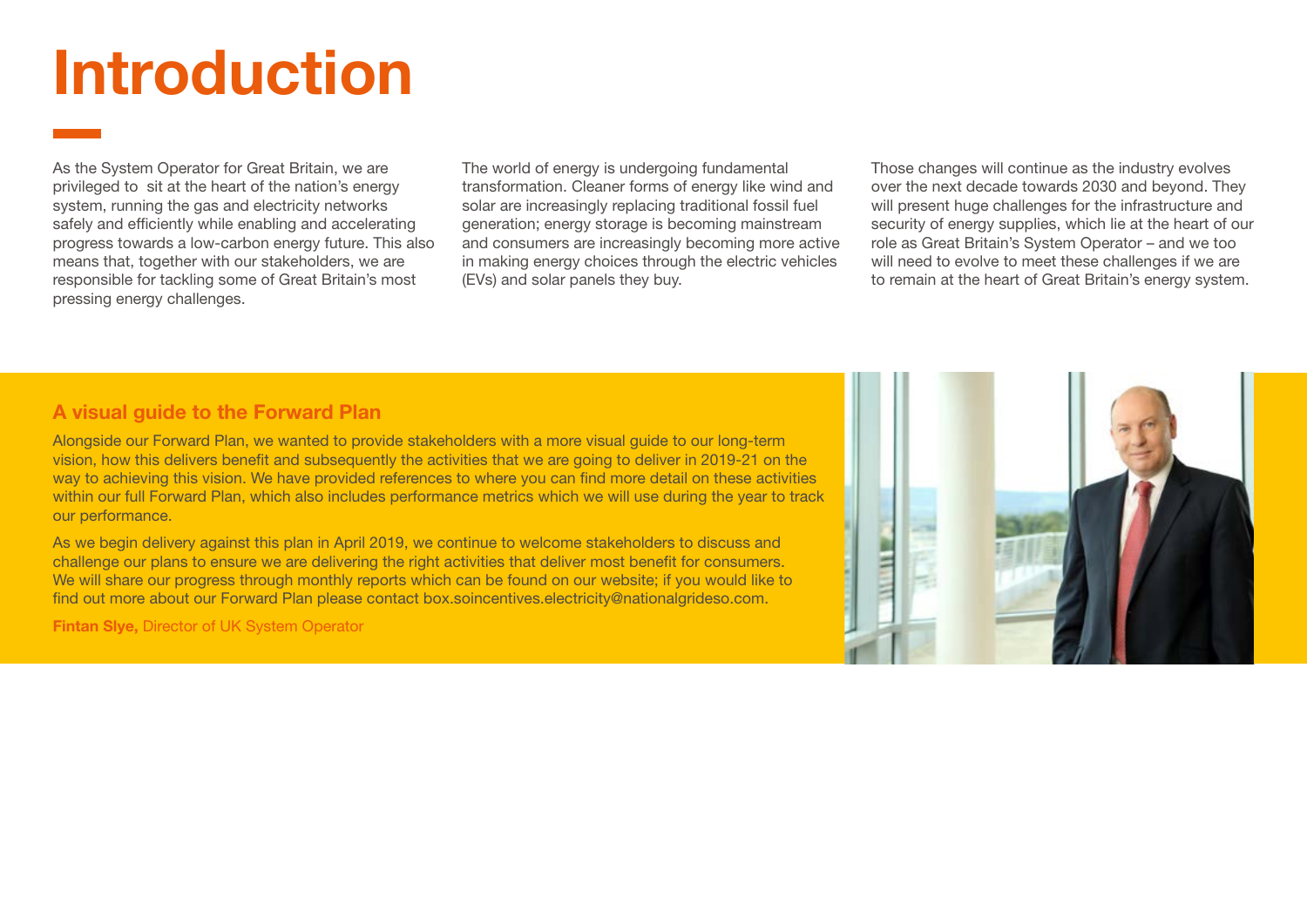## 2019 Forward Plan RIIO-2

Share our unique energy perspective through our **Insights documents.** 

Increase **information access** by developing a user-friendly self-service information portal.

**transparency of data used by our ENCC**, sharing

we prepare the ENCC for<br>the future.

**Deliver an Energy Forecasting** Strategy roadmap increasing the number of forecasts provided.

**Address** current and future **operational issues**  identified by our Operability Strategy Report.

Share greater information on how we balance the system and provide our **operational insights.** Provide greater

Actively **managing balancing costs** against a backdrop of decentralisation, decarbonisation and digitisation. operational planning data as

> **Upgrade of information systems**  including Energy Forecasting System, Ancillary services dispatch platform.

Deliver an auction platform for procurement of **frequency response.**

reform our **response and reserve products** to align with future operability needs and EU standard products.

Increase the transparency of our **reactive** power procurement.

Enable wider access to **Balancing Mechanism**.

Develop new approaches to system **restoration**  (also referred to as Black Start capability).

> Transform the **customer experience** for network charging.

Facilitate electricity network

Facilitate **code change** to enable all network users to understand and contribute to the code change process.

Transform the operation of Provide greater the electricity system so that, by 2025, we will be able to operate a carbon free electricity system. transparency of our selection and utilisation of resources.

> Transform the data we make available by providing a clear interface to all ESO data so it can be easily accessed and terrogated.

By 2023 all market participants 1MW and above will be able to participate directly in our balancing service markets and the Capacity Market.

By 2025 we will deliver security of supply against a clear standard agreed with Government. We will be responsible for all elements of the Capacity Market.

> Create a fully digitalised Grid Code which is principles-based, simple to understand and navigate, and enables the flexibility required to support the energy transition.

> > to drive industry as it participants in navigates a complex their interactions Bring our expertise energy transition. facilitating informed whole system thinking.

Facilitate competition across all dimensions – enabling all viable options to compete for delivery of solutions to network problems. Reduce friction for anywhere on the electricity network.

operation of GB's energy networks.

Actively support Ofgem and industry to deliver a model for onshore competition that maximises consumer benefit.

#### Use **enhanced study tools** to assess the year-round transmission network needs.

Lead **pathfinder projects** to develop the necessary processes to support delivery of new whole system ways of working.

Transform the operation of Provide greater<br>the electricity system so transparency of

Our Mission is to enable the transformation to a sustainable energy system and ensure delivery of reliable affordable energy for all consumers.

Success in 2025 looks like:

- An electricity system that can operate
- carbon free
- A strategy for clean heat, and progress against that plan
- Competition everywhere
- The system operator is a trusted partner

Fundamentally review and

Promote industry development of demand side flexibility via **Power Responsive.**

charging reform through **Charging Futures.** 

Manage system balance and operability

Facilitating competitive markets

Facilitating whole system outcomes

Competition in networks

Transform **industry** 

**frameworks** to enable decentralised, decarbonised and digitalised energy markets.

Making **Electricity Market Reform** 

easier for participants

Implement a first of a kind system to measure system inertia in real-time and use it to optimise real-time **operation, service procurement and network development.**

Identify operability solutions as an alternative to network asset solutions through our **Regional Development Programmes.**

Provide **whole electricity thought leadership**.

Identify opportunities to more flexibly operate the network and further roll out enhanced **whole system data exchange.**

Ensure a whole system approach is taken to optimise planning development, investment and inertia and stability.

A sandbox market environment will sit alongside our established markets to enable co-development of solutions to operability issues such system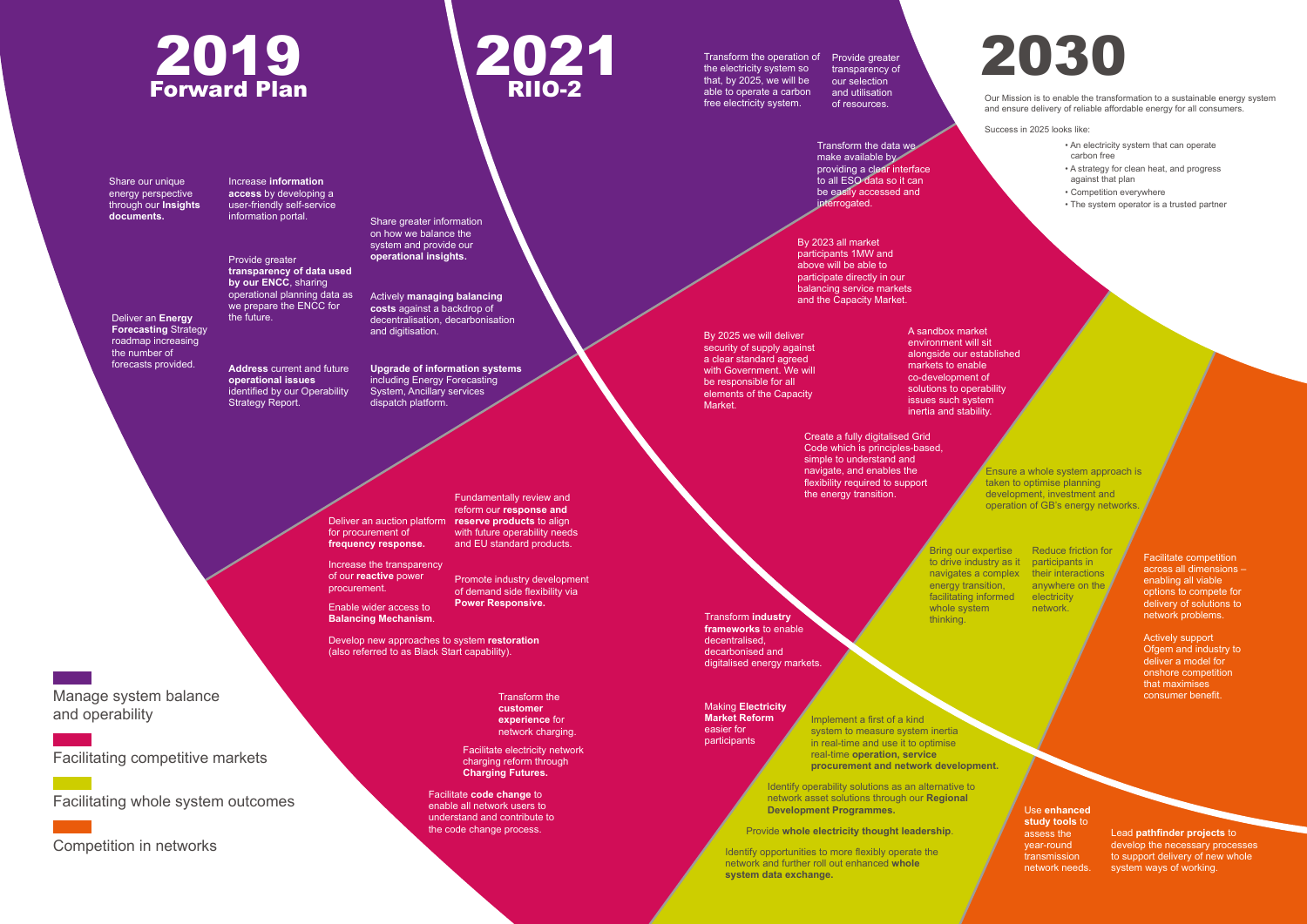# Role 1

## Managing system balance and operability

## Our long-term vision

Our vision is to drive overall efficiency and transparency in balancing, taking into account impacts of our actions across time horizons. Looking to 2030, we need to find the optimum way of carrying out balancing and operability actions in a low-carbon, decentralised and digitised world. We will act as residual balancer, taking actions needed to balance and operate the system efficiently, ensuring stable balancing costs amongst a world of change. Alongside this we want to improve confidence in our forecasts, increase transparency of our balancing actions and provide more comprehensive information which is accessible to all.

### How does this deliver consumer benefit?

We anticipate the increasing importance of keeping the lights on as the energy sector continues to transform. Decarbonisation and decentralisation of generation combined with changes in how energy is consumed and the required infrastructure changes needed will see the cost of balancing increase without intervention. We will act in the short and long-term focussing on delivering consumer benefit through managing down the expected increase in balancing cost. This cost is paid through the BSUoS levy on suppliers and transmission-connected generators.

**PAGE 17-18** 

X

## Our plan for 2019-21 – click on each to learn more

#### *Active manager of links* balanciens continued continued continued continued continued continued continued continued continued continued <br>Septembre continued continued continued continued continued continued continued continued continued continued skiem Cyclome المستخدم المستخدم المستخدم المستخدم المستخدم المستخدم المستخدم والمستخدم المستخدم المستخدم المستخدم المستخدم المستخدم المستخدم المستخدم المستخدم المستخدم المستخدم المستخدم المستخدم المستخدم المستخدم المستخدم المستخدم المس

Deliver upgrades to several IS systems including the Energy Forecasting System (EFS), development of the Ancillary Services Dispatch Platform (ASDP), and changes to **Systems to comply with the latest European Network codes.** The company of the company of the company of the comp Information Increase information access by developing a user-friendly service information portal. PAGE 2014 In the contract of  $\sim$ Deliver and the control of the control of the control of the control of the control of the control of the control of the control of the control of the control of the control of the control of the control of the control of

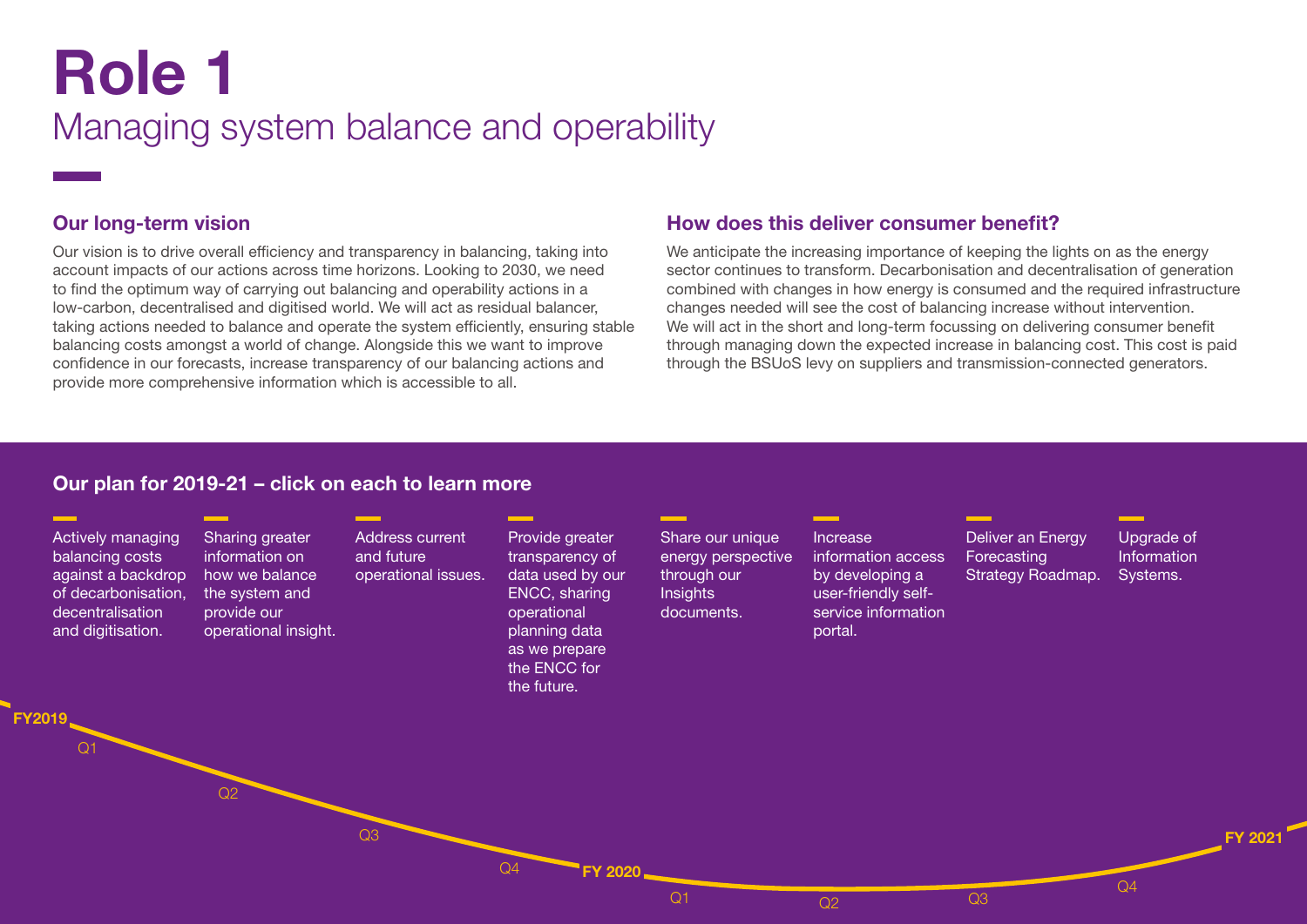## Role 2 Facilitating competitive markets

## Our long-term vision

It is essential that we have the appropriate markets in place both to deliver economic security of supply in this low-carbon world and to facilitate the transition to this new world. We are acting to build the future ancillary service and wholesale markets by 2023, all market participants 1 MW and above will have equal access to all our ancillary service markets and the balancing mechanism. We want to transform access to the capacity market such that by 2025, we will be trusted to deliver security of supply against a clear standard agreed with the Government. We want our codes to facilitate the rapid change required to deliver the UK's 2050 carbon reduction target. By 2025, our codes and code governance will no longer be perceived as a barrier to change.

## Our plan for 2019-21 – click on each to learn more

### How does this deliver consumer benefit?

A report for the Committee on Climate Change has indicated that system costs to consumers could increase by £3 billion to £5 billion per annum by 2030, and by almost £8 billion per annum by 2050, unless significant new sources of flexibility are attracted onto the system. Our work on Balancing Service Markets is undertaken with these future savings for consumers in mind, we are focussed on understanding and removing barriers to entry in our markets to attract new sources of flexibility. This increases competition in the short-term and creates the pipeline of new flexibility sources needed to balance the system in the future and deliver the £3 billion to £5 billion per annum savings by 2030.

X

| Facilitate code change to enable all network users to understand and contribute to the code change process.                                                                                                                                                                                                                                             |                                                                         |                                                                                                                   |                                                                                                                    | <b>PAGE 39-40</b> |
|---------------------------------------------------------------------------------------------------------------------------------------------------------------------------------------------------------------------------------------------------------------------------------------------------------------------------------------------------------|-------------------------------------------------------------------------|-------------------------------------------------------------------------------------------------------------------|--------------------------------------------------------------------------------------------------------------------|-------------------|
| We will work with industry to ensure codes keep pace with the rapidly changing energy generation and supply landscape and help stakeholders access information in a<br>clear and transparent way, to enable informed and value-adding debate.                                                                                                           |                                                                         |                                                                                                                   |                                                                                                                    |                   |
| Market design for reformed<br>reserve and blowed Balancing Services Charges Task                                                                                                                                                                                                                                                                        | decarbonised<br>and digitalised<br>markets.                             | Futures.                                                                                                          | contribute to the<br>code change<br>process.                                                                       |                   |
| <b>MAGHARA TOPA SORO BESO DIGINALE PUDISH AND ESO DIGINALE VEL</b><br>Work with Industry to Getting<br>proferers to time and entertained and the meaning of the street Modelling<br>housiny to detain the state of the distribution of BNO Mshatch.<br>The street participation in the provide security of sup<br><b>Coat best yalue for consumers.</b> | equency                                                                 | <b>Implement</b><br>approach for<br>efficient reactive<br>ction trial <sup>power</sup> flows<br>between networks. | Commence<br>implementation plan<br>to enable rollout<br>new approach to<br>competitive reactive<br>power services. |                   |
| NIC project, Black Start from DER to look<br>at the concept of berigration of estan PMeSTOR<br>M.<br>electricity system dtrindeternion of algorithm and code Administrator<br>rather than the transprise of Plactice (CACoP) Principles.                                                                                                                | ble bland fargelystel datable his godvæg se rei dissv<br>O <sub>2</sub> |                                                                                                                   | Q4<br>$\Omega$                                                                                                     |                   |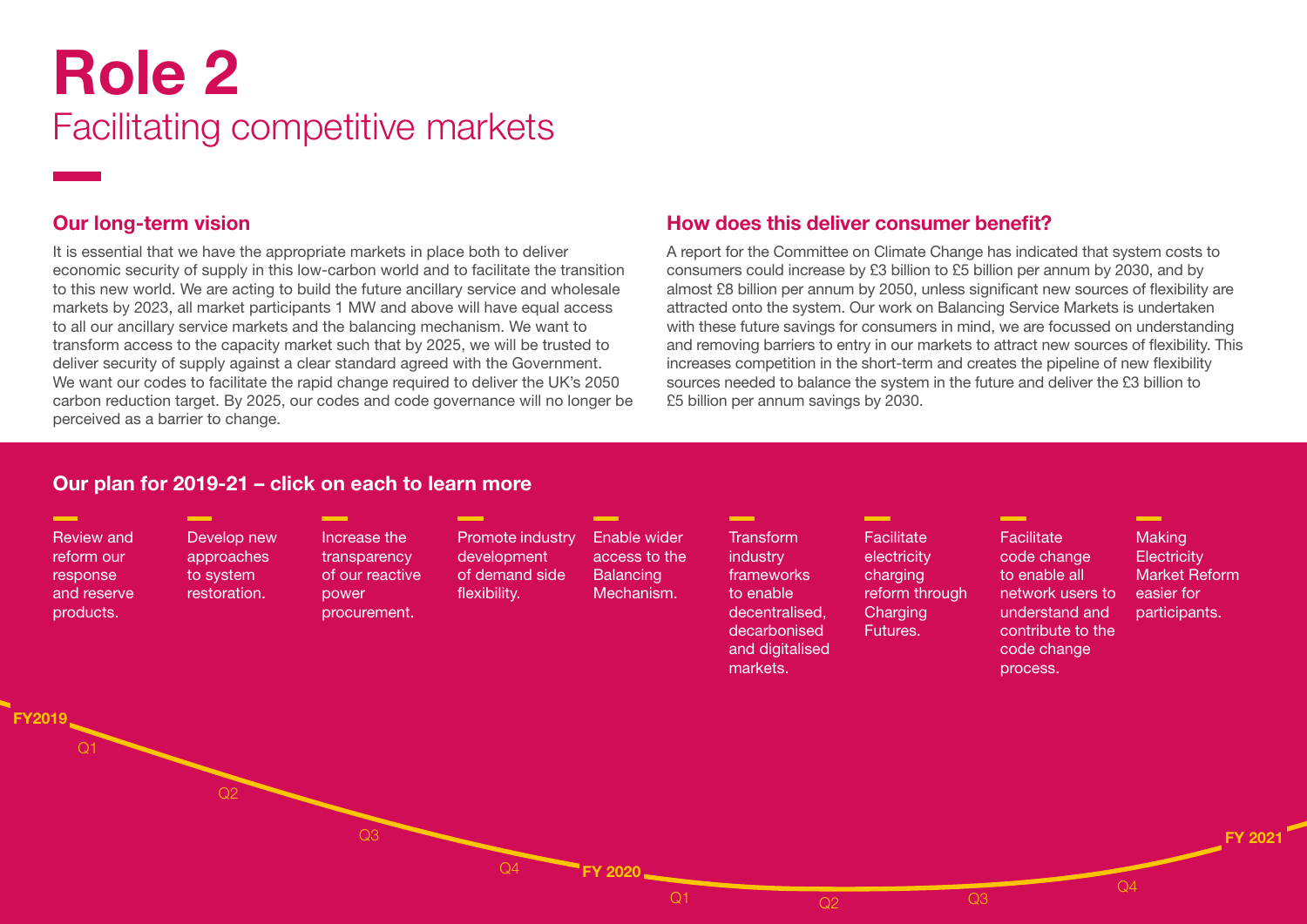# Roles 3 and 4

Facilitating whole system outcomes and supporting competition in networks

## Our long-term vision

Our overarching ambition is that the planning, development, investment and operation of Great Britain's networks will be optimised on a whole system basis, irrespective of ownership boundaries. Solutions to ESO challenges will be open to a full range of participants, facilitating both market and asset solutions; and we will work to deliver best overall value for consumers, irrespective of the ESO or DSO performing the analysis.

## How does this deliver consumer benefit?

Taking a whole system view of risk and resilience will ensure that the roles and responsibilities of all parties are clearly understood, including the responsibilities for operating the whole electricity system safely and securely. This will enable more efficient use of distributed flexibility, allowing providers to stack services and revenue streams, improving the business case for new sources of flexibility. Alongside this timely, effective and competitive network development will ensure we have a network that is always ready for the demands place upon it and operated securely whilst securing sufficient investment in network capacity enabling new, low-carbon sources of electricity to connect and continue to decarbonise the energy system.

X

### Our Plan for 2019-21 - click on each to learn more

Q2 Q3  $Q<sub>4</sub>$ FY2019 **FY 2020 FY 202** Provide whole filled who who district the contract of the contract of the contract of the contract of the contract of the contract of the contract of the contract of the contract of the contract of the contract of the cont Ecad patininuo We will deliver pathfinding projects to expanding our approach to network development by developing an approach to comparing network and non-network solutions <u>iaiaata ta dauslan</u> solutions to deve that have different lifetimes or contracting periods. The contract of the contract of the contract of the contracting periods. ietwork opera Development **RIGHAMMES.** <u>.</u><br>2000 - 2000 - 2000 - 2000 - 2000 - 2000 - 2000 - 2000 - 2000 - 2000 - 2000 - 2000 - 2000 - 2000 - 2000 - 2000 - $\sigma$  recessary product nplement Loss of N <mark>operation, service</mark> procurement and **Marketing** development.  $\ddot{\phantom{1}}$ opportunities to support and engage other network operators to implement Loss of Mains changes more widely. whole system uata exchange. use maururhala studies to the *study* <u>Lead pathward</u> projects to develop Identify operability solutions as an alternative to network asset solutions through our Regional Development Programmes (RDPs). 66-67Implement a first of a kind system to measure system inertia in real-time and use it to optimise real-time operation, service procurement opportunities to more flexibly operate the network and further roll out enhanced whole system data exchange. 71-72Use enhanced study tools to assess the year-round transmission network needs. 69-70Lead pathfinder projects to develop the necessary processes to support delivery of new ways of working. 67-69ways of working. Play a projection settlement in the ENA Open Networks project<br>
Play a projection settlement of the ENA Open Networks project.<br>
PLAY Open Networks project. Whole electricity system learnings. es sources the contract paper of the paper of the paper of the paper of the paper of the paper of the paper of on nongot, role will english WA WHOLE CORE E PRESERVE **system learnings.** ReCou<del>untification</del> process! ses.କ୍ଷେମ୍ପିରା **ଅପ୍ଟୋପ୍ଟେର୍** logy for how<br>automated dispatch STABILITY FOR GENERATION SION IN NOA. in highly constrained areas. intertripping of DER FOY TRANSMISSION **fault management.** Enhanced systems to facilitate balancing services DER: Constraint management pathfinder: intertripping of DER for transmission fault management. Commercial contracts for balancing services DofcomeFE anand enhanced <del>systemas t</del>o facilitate  $\alpha$ alan $\alpha$ ing services **DEB: DERMW dispatch** in **the NoAL**y between ESO,  $DNOs$  and  $DE$ Inertia measurement. Publish a methodology for how we intend to procure balancing services to enable RoCoF and vector shift changes. **Defining roles and** responsibility for yoltage management across the transmission-<br>distribution interfacesses with bothodology for how<br>also how interfaces we intend to procure balancing services to enable RocoF and vaster shift changes. FOUR PROGRAMMENT rounds to Roll out of Loss of Manys protection setting returnings. In all appendents pathfindercial flexibility architecture operational connections. whole exstem data **mariames.** Continuous stability pathfile between the production of tools and providence of tools and providence of tools a<br>Perspective of tools and providence of tools and providence of tools and providence of tools and providence of **Thermal probabilistic.** assessment tools and processes incoording de Relations Concept. Thermal probabilistic assessment<br>remaled reduced to the Humphrey of Scross tonline processes. Antital boathologic capability results. te<del>st</del>VydatagetAdeelsh ide<mark>}Al</mark>AB&tI&h<del>90</del>01% broce<u>ses for inngigge</u>ber Mersey Meltager tender market solutions. Pennines pathfinder: run RFI and then decision to tender market solutions. **Stability** pathfinder: request for information. **Cionstrainte** the Resignant **Rathmadess** technical and team of economic analysis completed **Mersey** voltage **pathfinder:** project' **RANGUELLIETH ACTOSS Pennines** pathfinder: project recommendations. SY&SIRY Pathfinaep output. stakeholder engagement and Lead pathfinder projects to develop the necessary processes to support delivery of new whole system ways of working.<br>
We will deliver pathfinding projects to expanding our approach to network development by developing an a and network development. PAGE 72-73 deliver pathfinding projects to expanding our approach to network development by developing an approach to comparing network and non-network solutions